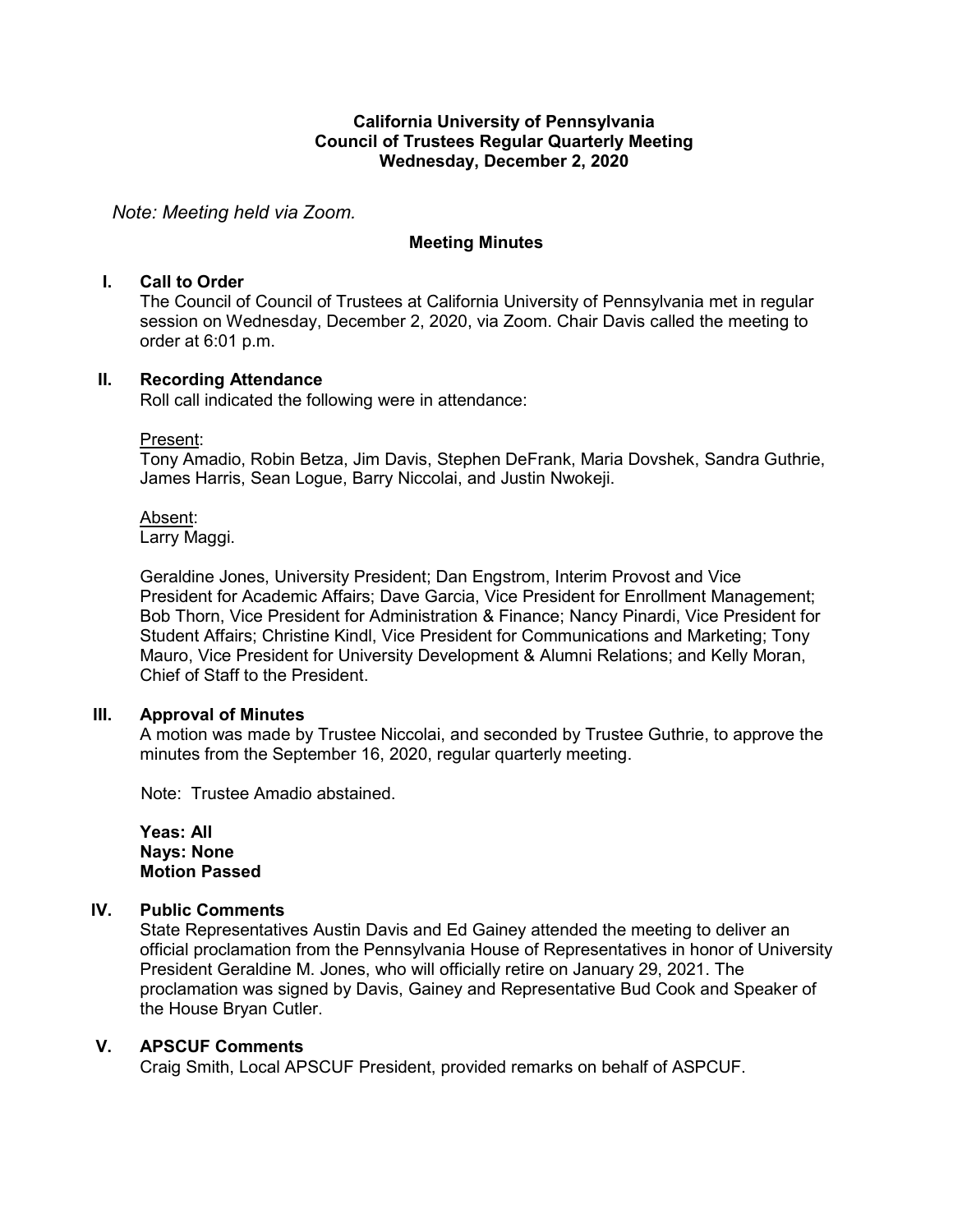### **VI. Chairman's Report**

Chairman Davis congratulated President Jones on her upcoming retirement. On behalf of the Council of Trustees, he thanked her for her many years of exemplary service to the University and to the students we serve.

#### **VII. PACT Update**

Trustee DeFrank provided a PACT update.

#### **VIII. University President's Report**

President Jones gave a report which included updates on the following:

- Fall Opening
- Western Integration
- VP Thorn appointed Interim University President
- Spring Opening
- Personal Reflections

#### **IX. Committee Reports**

#### **A. Academic Affairs**

#### **1. Quarterly Update**

Interim Provost Engstrom introduced Dr. Brenda Fredette, dean of the Eberly College of Science and Technology. Fredette updated trustees on the innovations that allowed labs and other hands-on learning activities to take place during the fall semester. Fredette also reported on a five-year, \$2.1 million grant from the U.S. Department of Education's Title III Strengthening Institutions program, which helps institutions of higher education become self-sufficient and expand their capacity to serve low-income students.

## **B. Enrollment Management**

## **1. Quarterly Update**

Vice President Garcia reported a 9% enrollment increase for Winter College, a five-week online session that begins December 14. Spring enrollment also is trending ahead of last year. Garcia noted gains under the leadership of Ben Brudnock, director of Graduate Admissions, and the success of virtual information sessions for those interested in pursuing advanced degrees at Cal U. Other successes include the development of Educational Alliances, a new program that provides a 20% tuition discount for employees of businesses and organizations that become Educational Alliance partners.

#### **C. Administration and Finance**

## **1. Review of Annual Financial Statements (Action Item)**

Vice President Thorn introduced representatives of CliftonLarsonAllen accounting firm to report on the annual examination of the University's budget process and financial controls. The auditors found no issues with the University's financial management practices.

A motion was made by Trustee DeFrank, and seconded by Trustee Guthrie, to approve the annual financial statements. A roll call vote was taken.

**Yeas: All Nays: None Motion Passed**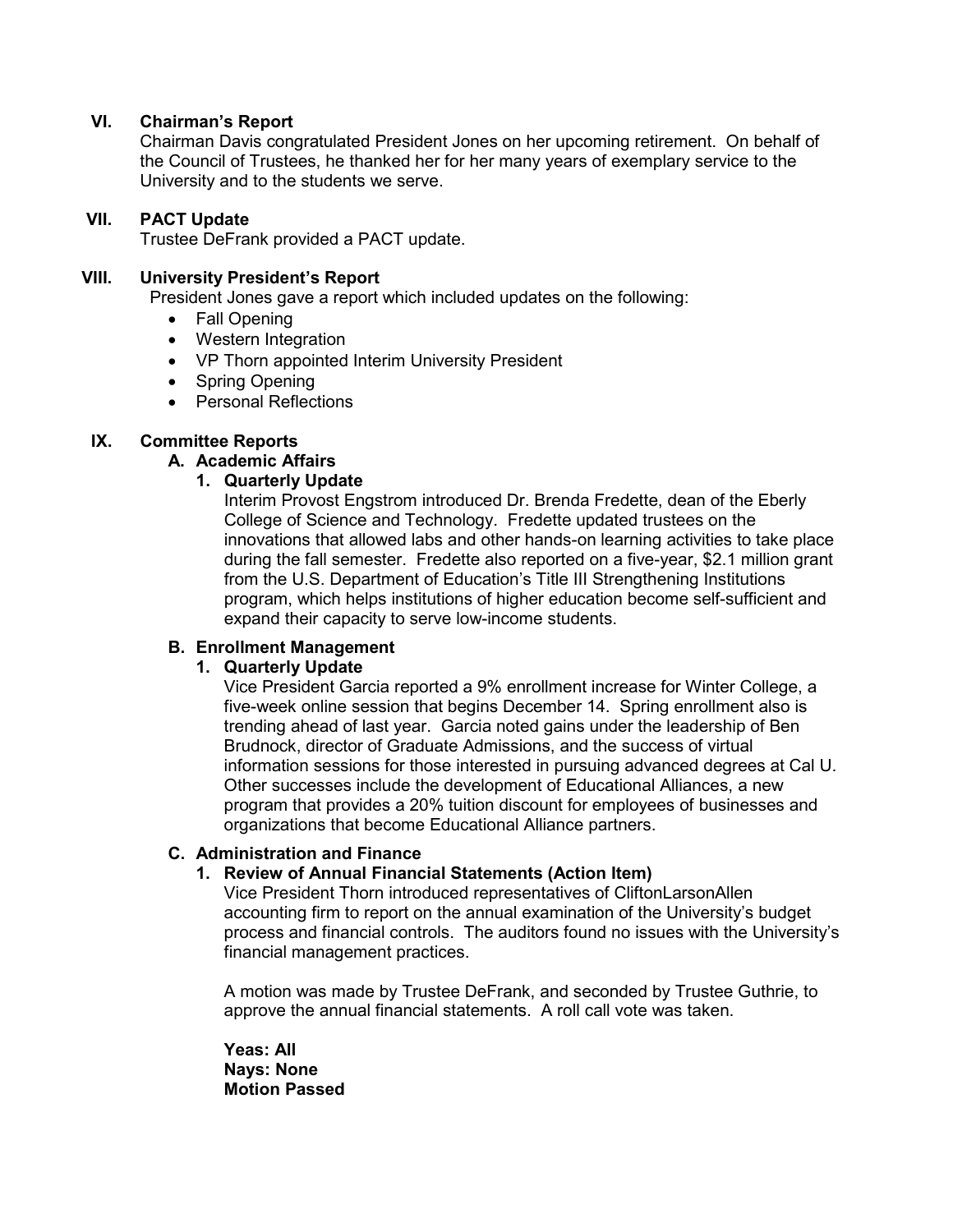## **2. Quarterly Contracts and Purchases (Action Item)**

A motion was made by Trustee Niccolai, and seconded by Trustee Amadio, to approve the contracts and purchases for the period of July 21, 2020 through October 20, 2020, negotiated and/or awarded by the President or her designee, as well as all contracts for consultative services. A roll call vote was taken.

**Yeas: All Nays: None Motion Passed**

## **3. 2020-2021 University Budget Review**

VP Thorn reviewed the 2020-2021 university budget.

## **4. Quarterly Update**

Vice President Thorn reported the renovation and construction projects remain on track. He also included updates to Eberly Hall to accommodate Cal U's associate and bachelor's degree programs in veterinary technology. An architect has been hired for the Manderino Library project that consolidates student success operations, and renovations to convert Residence Hall B to an administrative building beginning in 2021.

## **D. Student Affairs**

## **1. Quarterly Update**

Vice President Pinardi introduced Rachel Michaels, director of Student Wellness Support Services. Michaels updated trustees on a variety of programs offered virtually this fall to help students address issues related to remote learning and the pandemic. Trustees congratulated Pinardi on her upcoming retirement. Larry Sebek will become interim Vice President for Student Affairs when Pinardi steps down in mid-January.

# **E. Communications and Marketing**

# **1. Quarterly Update**

Vice President Kindl aired Cal U's new "Unlock Your Story" television spot, which was seen by more than 3 million viewers this fall. In addition to traditional broadcast and cable outlets, the TV spot aired on streaming services and reached a targeted audience of about 600,000 viewers who tuned in to local high school football broadcasts this fall.

# **F. University Development and Alumni Relations**

# **1. Quarterly Update**

Vice President Mauro reported on a successful fund-raising period through November 2020. More than \$750,000 in cash donations represents an increase of 30% over the division's 9-year average. The third annual Athletics Day of Giving on September 22, 2020, resulted in 350 donors who contributed more than \$42,000 for athletics scholarships, doubled the numbers of donors and twice the fundraising total from last year.

# **X. Executive Session**

None